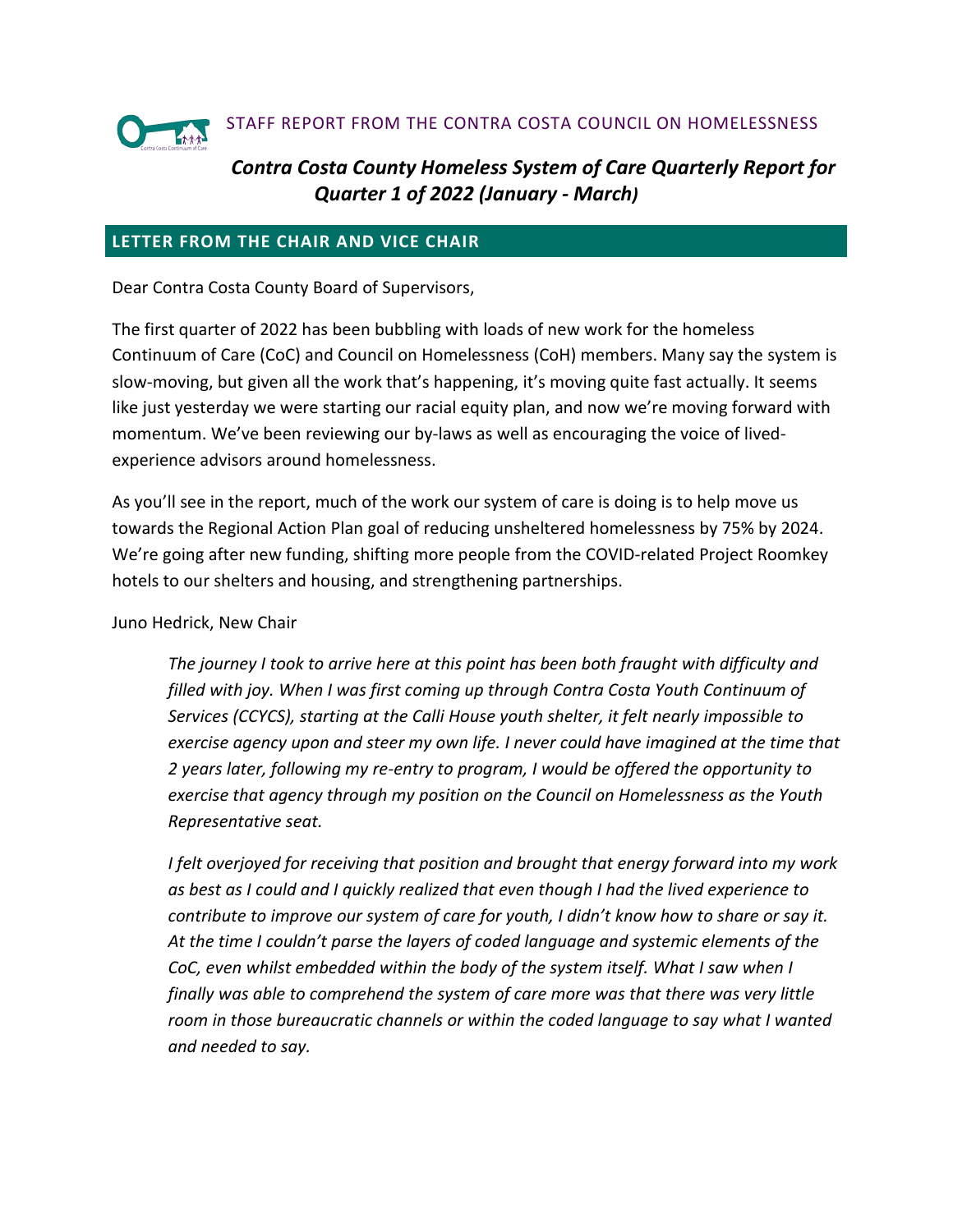

*Now in 2022, I'm the Youth Representative seat as well as the Chair of the Council on Homelessness and I have learned enough to feel much more capable of contributing. As we all continue to work to improve our system of care and to uplift the voices of lived experience experts and advisors throughout our system, my hope is that we are creating easier and more supportive paths for people with lived experience of homelessness to contribute their voices then the one I took.*

#### Jo Bruno, New Vice Chair

*As vice chair, I must express my gratitude and appreciation for the systematic work, even if it does seem to be slow-moving. Without the perspective of people with a lived experience of homelessness, we can't really create a stronger, more accountable system that actually meets the needs of people experiencing homelessness. I came into my position with the CoH as a lived-experience expert with homelessness, trauma-informed care, and crisis prevention. Homelessness is a crisis. But I felt like an outsider at first because the content I brought seemed foreign to some. I didn't realize I was teaching my colleagues. It wasn't until I recognized the people that I was working with also had lived experience with homelessness that I felt welcomed and safe to share my voice. This peerto-peer recognition is essential to building trust within the system to create better practices to serve those who are unhoused within our communities. I have to say thank you for hearing our stories. Thank you for allowing us to share our voice. Nothing about us without us! The work that the CoH members and H3 staff have been doing is mighty, mighty work. We may not be living in complete post-COVID and many of us are still tired of the isolation and solitude, but we're building stronger partnerships with our network of care and the resources in our county. We may still have what seems like millions of projects to oversee and expand, but we are busy with discussions and policy change. It is true that we can only do so much, but we are collaborating with our partners with courage and compassion. We thank them for their hard work. We thank them for not giving up. We thank them for keeping the hope, building a new vision, and continuing the importance of making our system of care a better system for our unhoused community. There's plenty of work to do still, and we're all here doing it.*

Juno Hedrick, Chair of the Council on Homelessness

Jo Bruno, Vice Chair of the Council on Homelessness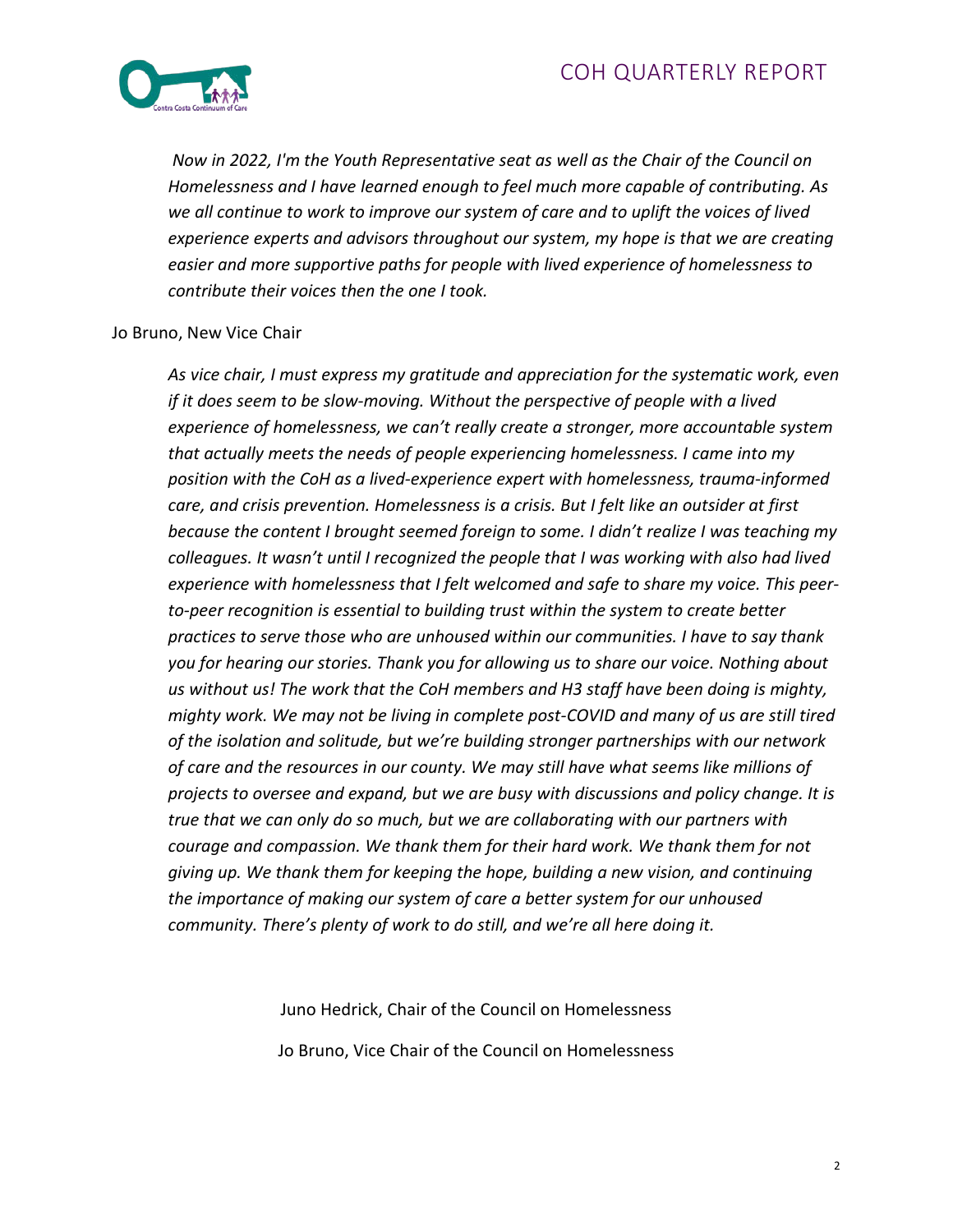

## **INTRODUCTION**

The Contra Costa Council on Homelessness (CoH) is the governing and oversight body for the County homeless Continuum of Care (CoC) and is appointed by the Board of Supervisors. The Council provides advice and input to the Board of Supervisors on the operations of homeless services, program operations, and program development efforts in Contra Costa County. The Contra Costa Council on Homelessness is the governing body for the Contra Costa County Continuum of Care (CoC).

The Contra Costa CoC is comprised of multiple partners, including service providers, members of faith communities, local businesses, private and public funders, community members, education systems and law enforcement, and others who are working collaboratively to end homelessness. The COH and COC are supported by Contra Costa Health Services Health, Housing & Homeless Services (H3) Division. H3 functions as the CoC administrative entity and collaborative applicant, CoC Lead Agency and Homeless Management Information System (HMIS database) Lead Agency.

The purpose of this report is to share information about the CoC and COH activities with the Contra Costa County Board of Supervisors and to provide recommendations from the COH to the County Board of Supervisors on long range planning and policy formulation that would support the county homeless CoC. This report includes information on system data, funding and policy activities, and CoC initiatives. All information will reflect activities and data for the prior quarter.

This report was produced on behalf of the CoH by H3 in collaboration with the CoH and CoC partners.

## **SYSTEM DATA**

We will be pausing providing data updates here as the system of care works on developing more user-friendly public facing dashboards.

## **SYSTEM FUNDING**

This quarter the CoC continued to evaluate the system of care and pursued funding opportunities to address the gaps in Contra Costa's homeless system, including our largest source of funding, the Housing and Urban Development (HUD) Continuum of Care (CoC) Notice of Funding Opportunity (NOFO).

## **FEDERAL**

**HUD CoC NOFO**- On March 14, 2022, HUD announced the awards for the Housing and Urban Development (HUD) Continuum of Care (CoC) Notice of Funding Opportunity (NOFO)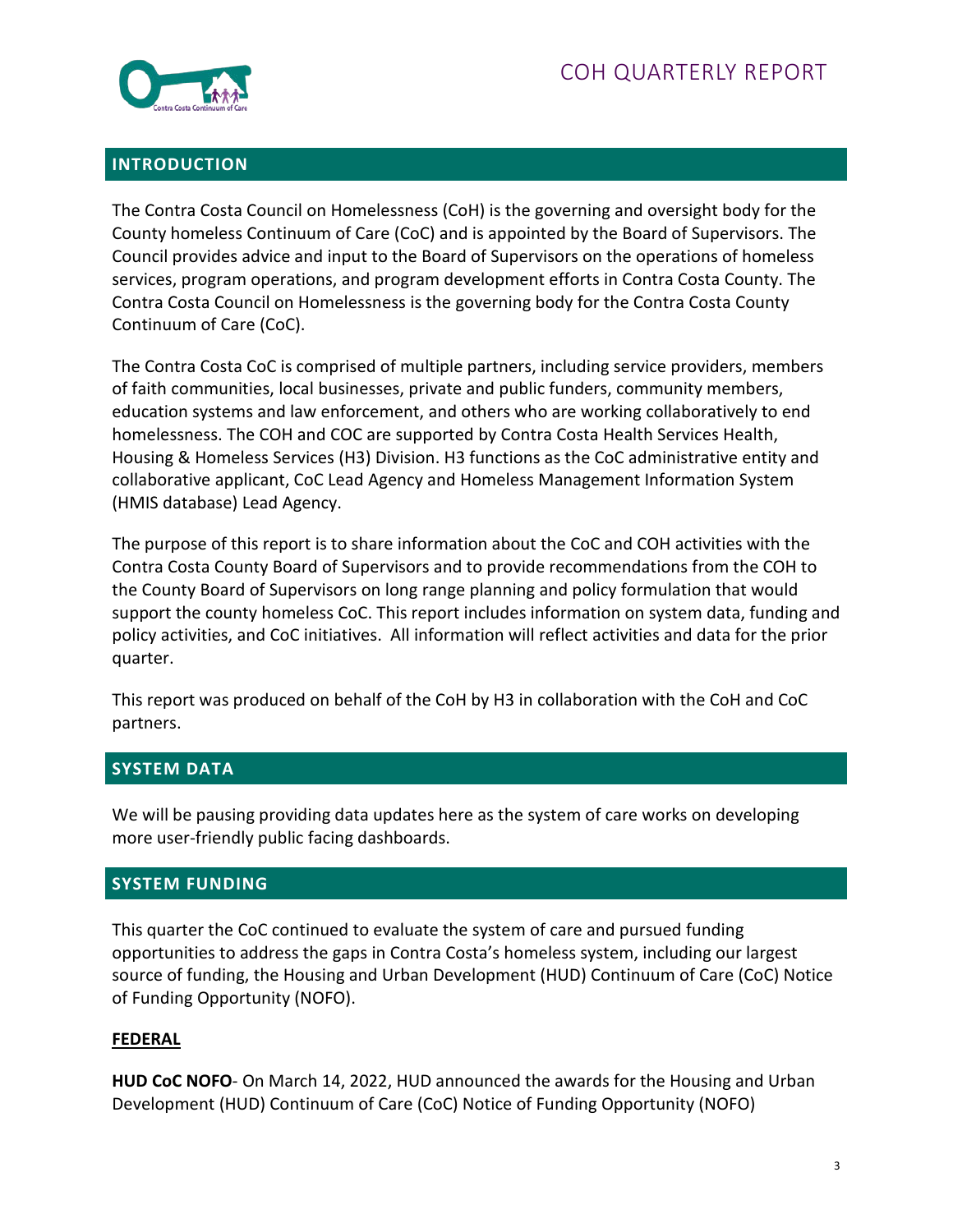

- Total request the Contra Costa CoC made to HUD: \$17,858,395.
- FY 2021 Annual Renewal Demand (ARD): \$15,852,548
	- o amount guaranteed to be renewed
- New award: \$ 716,332 through a Domestic Violence bonus allocation for new project called "Project Home SAFE".
- Total award was \$16,848,402
- Difference: -\$1,009,993
	- o Note: all rental assistance projects received reduced funding because Fair Market Rents (FMRs) went down

# **STATE**

**Encampment Resolution:** The City of Richmond was among 19 communities in California to receive funding from the state to address encampments. The City will receive \$4.8 million in Encampment Resolution Funding (ERF), the second largest award in the state, over a two-year period and will focus specifically on the 100+ person Castro Street vehicle encampment, using evidence-based clinical case management and intensive social service and housing navigation support. H3 provided technical support to the city to submit the application and an H3 CORE team was written into the grant.

**Family Challenge Grant:** In March, the California Interagency Council on Homelessness (Cal ICH) released a Request for Applications (RFA) for a Family Homelessness Challenge Grant (FHC-1) to provide one-time grants and technical assistance to local jurisdictions and continuums of care to address and end family homelessness. Thirty million (\$30 m) will be distributed across a minimum of two rounds of funding. The RFA for Round 1 is for funds totaling \$15 million and awards will be determined through this competitive RFA process. Contra Costa will be applying for these funds next quarter.

**Homeless, Housing and Assistance Program (HHAP3):** HHAP Round 3 is a \$1 billion grant through the California Homeless Coordinating and Financing Council that provides local jurisdictions, including federally recognized tribal governments, with flexible funding to continue efforts to end and prevent homelessness in their communities. Next quarter, H3 apply for the funds and will be gathering community input on the possible priorities for the \$3,434,907.05 the County expects to receive after applying.

**HOME-ARP:** Contra Costa County Department of Conservation and Development received a one-time augmentation to the County Federal HOME funds from the American Rescue Plan Act of 2021, called HOME-ARP. \$5 billion was appropriated to provide housing, services, and shelter to individuals experiencing homelessness and other vulnerable populations. The HOME-ARP amount allocated to the County is just over \$12 million based on the qualifying amount of regular HOME Investment Partnerships Program (HOME) funds allocated to the County in FY 2021. On 2/14, 50 people attended a CoC hosted Stakeholder Meeting that included 1) a presentation 2) focused conversation and 3) a question-and-answer session about the HOME-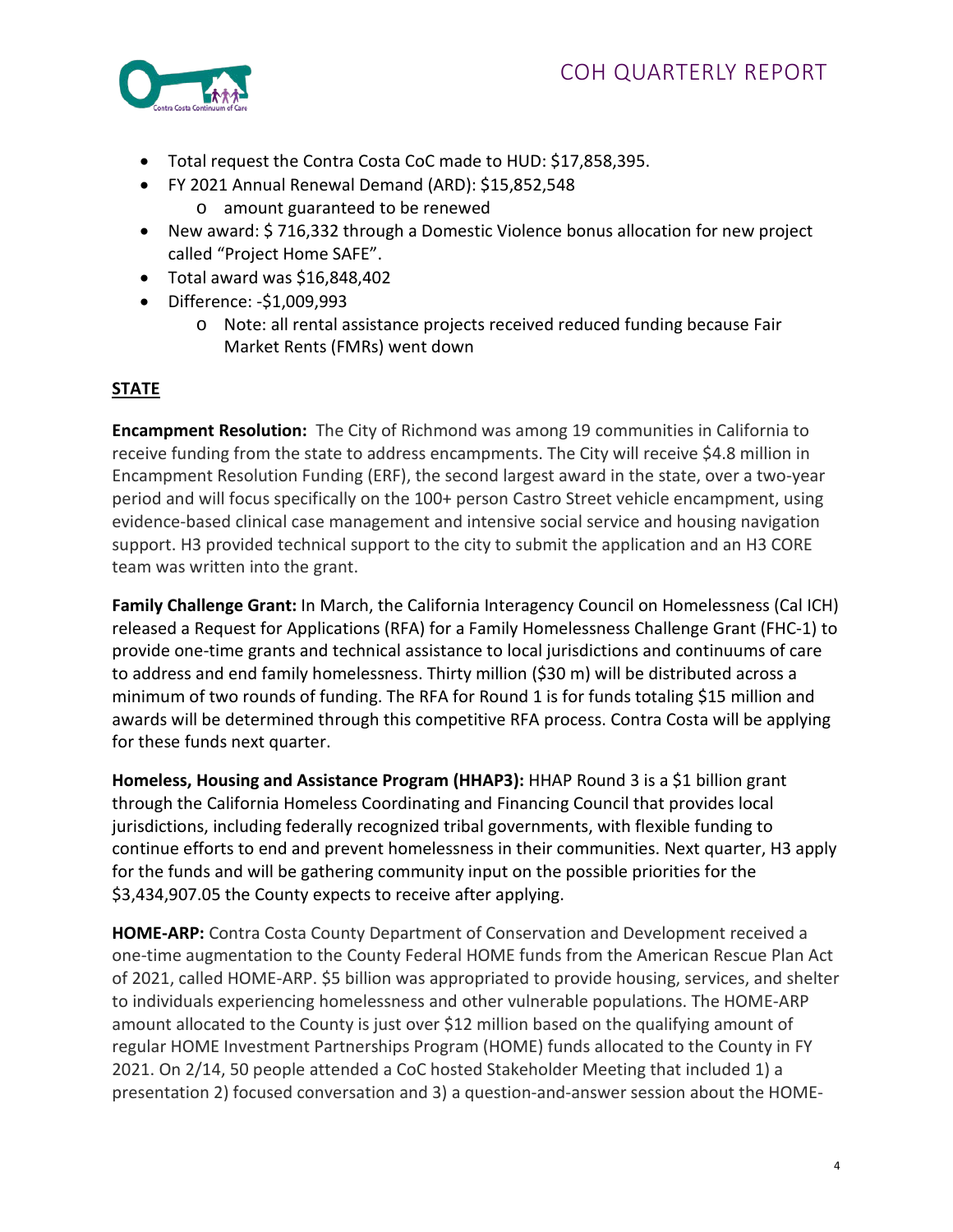

ARP eligible activities to help in the implementation of the HOME-ARP funds and to focus on one of the above eligible activities.

**Homekey 3**: H3 will be applying for a Homekey 3 allocation in September.

Pet Assistance and Support (PAS): Next quarter, H3 will be applying for a portion of the \$10m PAS grant offered by the California Department of Housing and Community Development. The grant allows qualified homeless shelters to provide shelter, pet food and supplies, and basic veterinary services for pets owned by individuals experiencing homelessness, along with staffing and liability insurance related to providing those services. These services and accommodations reduce barriers, making shelter and services accessible to people who otherwise would not access these resources.

## **SYSTEM INITIATIVES**

The CoC regularly engages in multiple activities, partnerships, evaluations, and improvement that are designed to improve services to clients and achieve various system goals.

**Equity:** C4 Innovations presented the results of their Equity Assessment of the Contra Costa homeless system of care, including findings of qualitative, quantitative, and assessment activities, at a community presentation on 1/14. Feedback about the Equity Report was solicited at this meeting, the 2/3 Council on Homelessness meeting, the 2/10 CoC Executive Director meeting and the 2/14 Stakeholder meeting. At the 2/3 COH meeting, the Council voted to create a time-limited Equity Working Group to develop a work plan, timeline and recommendations for the Council on Homelessness to operationalize findings from the Equity Assessment. The Working Group will have it's first meeting in Q2.

**Consumer Engagement:** People with lived experience were engaged a number of activities and meetings including in the Point in Time Count and Council on Homelessness and other CoC meetings. We began doing a short Zoom poll at the beginning of a number of our Council on Homelessness CoC meetings to identify how many people with a lived experience of homelessness were present and have been pleasantly surprised to find the numbers to be higher than assumed. We also created a section on the H3/CoC website to highlight the input of people with lived experience of homelessness here: [https://cchealth.org/h3/coc/#Voices.](https://cchealth.org/h3/coc/#Voices)

**Monitoring:** In February, the CoC launched a HUD Compliance Monitoring Process for 19 CoCfunded providers. The purpose of monitoring is to ensure grant activities are following the Department of Housing and Urban Development rules and regulations; improve individual program performance; and increase provider capacity regarding Continuum of Care compliance and financial management.

**Performance Based Contracting:** Continuums of Care are systems of interrelated programs delivered by providers that are contracted to deliver consistent services to prevent and end homelessness. This quarter we began the process of building a collective definition of each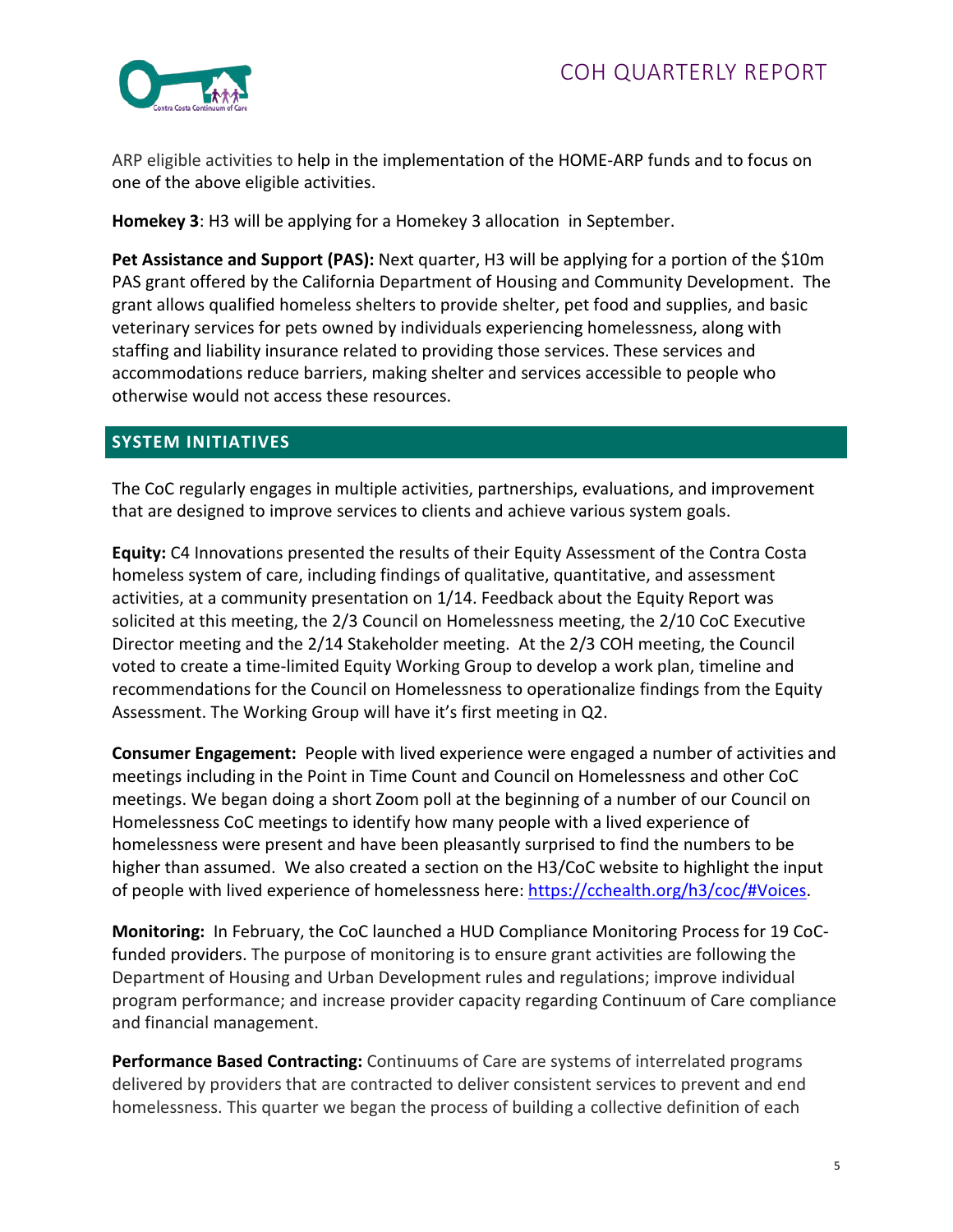

program type for the CoC Written Standards that will form the basis of provider contracts and the performance benchmarks expected. A series of community meetings and input opportunities took place this quarter. The finalized program models will be incorporated into the CoC Written Standards as well as in the Coordinated Entry Policies and Procedures in the Spring with final incorporations into CoC contracts by July 2022.

**Point in Time Count:** The Point in Time Count, a comprehensive point-in-time count of families and individuals experiencing homelessness in Contra Costa, tallies information about people sleeping in emergency shelters and transitional housing as well as people sleeping in cars, in abandoned properties, or in other places not meant for human habitation. It provides a oneday snapshot of homelessness and includes data about families, youth, chronically homeless, veterans, as well as gender, ethnicity, and race. Contra Costa typically conducts this count annually but, along with many other communities across the country, paused conducting the count in 2021 due to COVID-19. This year, the sheltered count took place on the night of February 23rd and the unsheltered count, supported by over 140 volunteers and staff, took place in the early morning hours on February 24th. The results are expected to be released to the public next quarter.

# **COLLABORATIONS**

**Holistic Intervention Partnership (HIP):** HIP relies on a public-private partnership between the Contra Costa Office of the Public Defender, multiple county agencies, and community-based partners to provide interdisciplinary case management and navigation services to indigent individuals to ensure timely and coordinated access to a client-centered array of housing, behavioral health, transportation, and legal services at the critical time of initial law enforcement contact. The goal of HIP is to reduce system burden and improve criminal justice outcomes in misdemeanor cases throughout the county. Of the 8 clients experiencing homelessness referred to this program in Quarter 1, 1 was placed into permanent housing and 2 were diverted from entering homelessness. The other 5 are still working on housing plans.

**Homeless Services-Workforce Development Integration (H-WIN)-** This new meeting series is the product of a collaboration with Workforce Development funded by the Workforce Accelerator Fund 8.0. These bi-monthly meetings provide an opportunity for people working in Homeless Services and Workforce Development in Contra Costa to connect with and understand each other's resources and services. Two meetings were held this quarter, with over 30 partners in attendance at each one.

# **REGIONAL ACTION PLAN**

Contra Costa is committed to the Regional Action plan which aims to reduce unsheltered homelessness by 75% by 2024. The Regional Action Plan proposes a 1-2-4 framework which posits that to accomplish this reduction, for every 1 additional interim housing unit funded, 2 permanent housing solutions, and 4 prevention interventions are needed.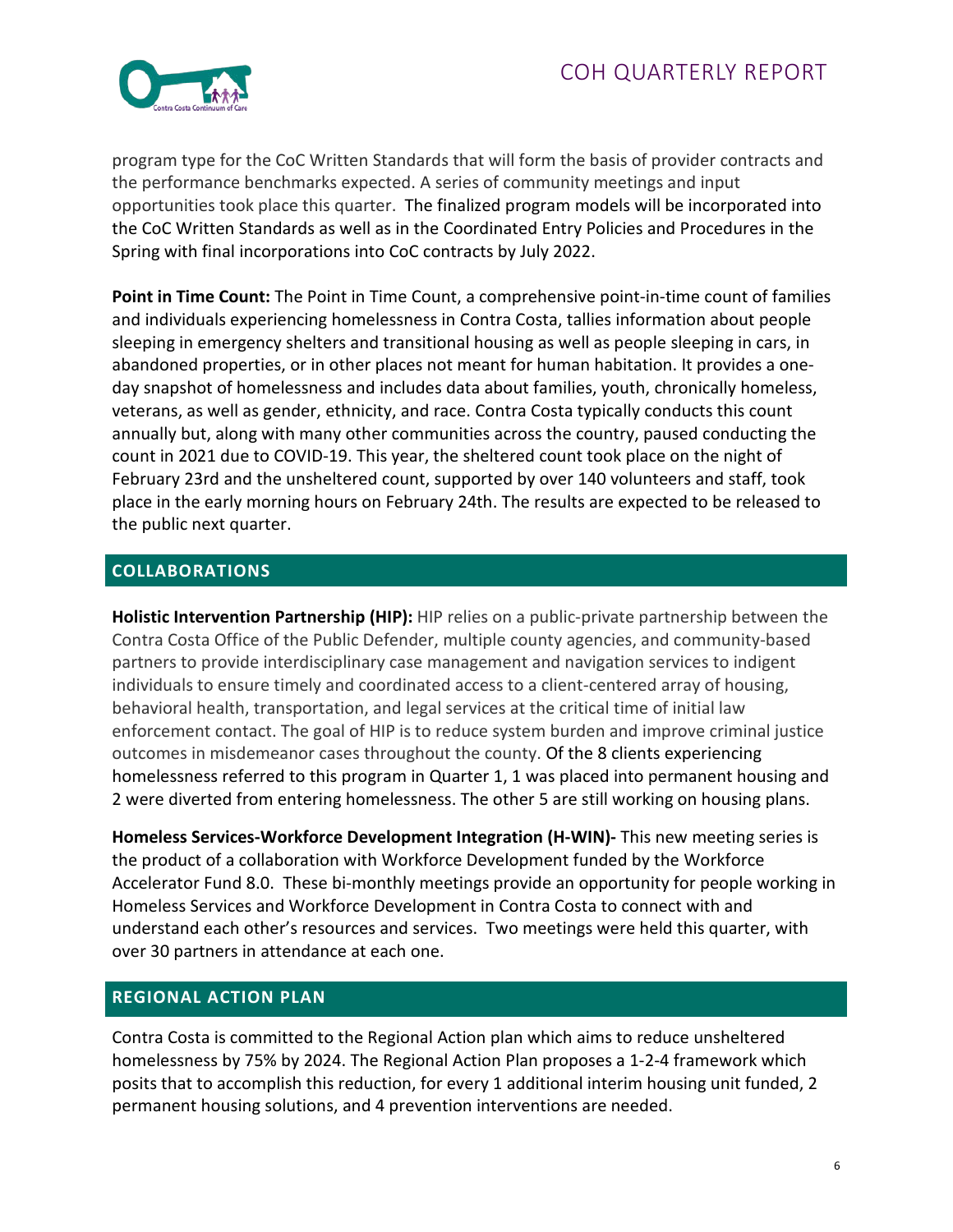

**CES Evaluation:** This quarter, an evaluation of our Coordinated Entry System was conducted to identify opportunities to improve the efficiency and effectiveness in connecting consumers with permanent housing, a key driver in reducing unsheltered homelessness. The results of this report will be publicly released quarter 2.

**PATH Innovations Committee:** The Plan for Accelerating Transformative Housing (PATH) Innovations Committee of the Council on Homelessness decided to focus on the implementation of findings from the CES Evaluation to reduce unsheltered homelessness.

**Funding Opportunities:** All of the funding opportunities mentioned earlier in the report would support Contra Costa's efforts to achieve the Regional Action Plan goal of reducing unsheltered homelessness by 75% by 2024.

## **GOVERNANCE/REPORTING**

- Conducted COH Orientation for new member (1/6)
- Juno Hedrick, Youth Representative appointed as Chair and Jo Bruno, Consumer Representative appointed as Vice Chair.
- Identified and approved members of the HMIS Policy Committee, Oversight Committee, PATH Innovation Committee, CoC/ESG Committee, and Governance Committee.
- Developed 2022 Workplan:<https://cchealth.org/h3/coc/pdf/Workplan-2022.pdf>
- Keva Dean approved for Community Member seat by BOS on 2/22/22 Consent Calendar
- Presented Q3 and Q4 report to 2/28/22 FHS Committee.

## **MEETINGS, TRAININGS AND EVENTS**

**Council on Homelessness (COH) Meetings:** The Council on Homelessness held three (3) regular business meetings. In addition to the regular Council on Homelessness meetings, the following committees met:

| <b>Committee</b>             | <b>Purpose</b>                                                  |
|------------------------------|-----------------------------------------------------------------|
| <b>ESG/CoC Committee</b>     | Supports the application process for funds administered by HUD, |
|                              | including the CoC program                                       |
| Governance                   | Review and revise the Governance Charter & Bylaws to increase   |
| Committee                    | CoH efficiency and impact                                       |
| <b>HMIS Policy Committee</b> | Develops and shares updates on HMIS policies and practices,     |
|                              | compliance, and troubleshooting; Plans technical assistance and |
|                              | training; Informs standards of practice and monitoring          |
| <b>Oversight Committee</b>   | Reviewing and assessing the development, implementation, and    |
|                              | improvement of the CoC, Coordinated Entry System, HMIS          |
|                              | database, and system outcomes                                   |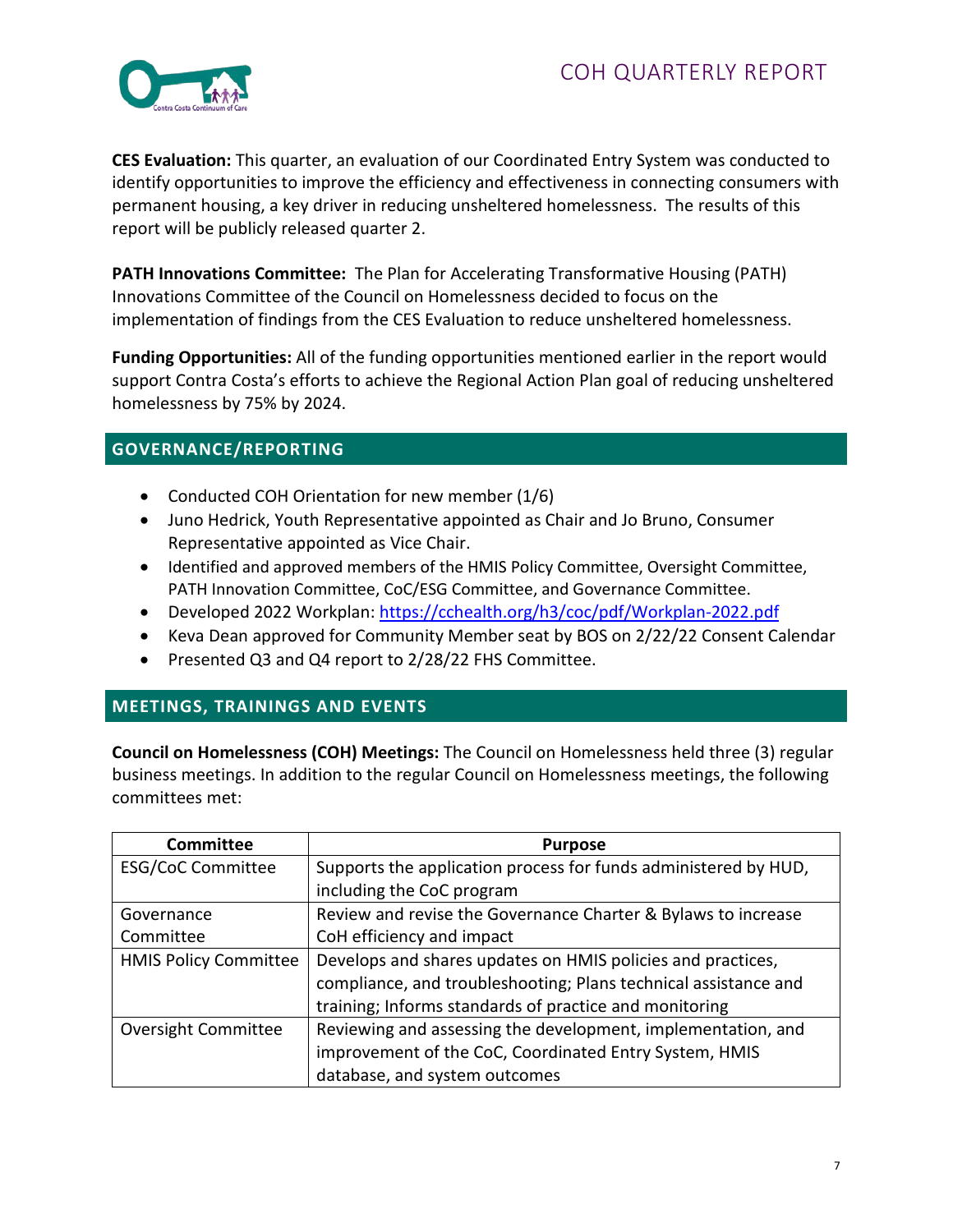

| PATH Innovation | Work towards the goal of reducing unsheltered homeless in Contra |
|-----------------|------------------------------------------------------------------|
| Committee       | Costa County by 75% by 2024                                      |

Note: Council decided to pause Policy Committee meetings until the second half of the year.

### **Trainings**

- Problem Solving Conversations (1/24/22)
- Violence Against Women Act (VAWA) Compliance & Strategies for Serving Survivors of Domestic Violence (3/28/22)

#### Events

- CoC Provider Meetings (3)
- CoC Executive Director meeting (1)
- CoC Equity Assessment: Presentation of Findings and Next Steps (1/14)
- CoC Stakeholder Meeting HOME-ARP & Equity (2/14)

The recordings, minutes and materials for trainings and meetings can be found on the H3 website<sup>[1](#page-7-0)</sup> and on the County agenda center<sup>[2](#page-7-1)</sup>, and a calendar of upcoming meetings and events can be found on the H3 website.

### **COVID-19 UPDATE**

As COVID response and funding is winding down and shelters have reopened, the remaining COVID-19 hotel for people experiencing homelessness will close next quarter. In this quarter, our team has done a tremendous job both responding to the Omicron variant spike as well as working to move people in hotel programs into housing or other shelters in preparation for the closing of the remaining Project Roomkey hotels.

### **Emergency Housing Vouchers (EHV)**

Last year Contra Costa received 201 Emergency Housing Vouchers (Tenant Based Rental Assistance). Our community made a decision to prioritize two populations: 1) long term shelter stayers, particularly those at our Delta Landing and COVID hotel site and 2) people in Permanent Supportive Housing who no longer need the supportive services ("Move On"). To date, 160 referrals have been sent to the Housing Authority, (101 of long-term shelter stayers

<span id="page-7-0"></span><sup>1</sup> <https://cchealth.org/h3/coc/partners.php#Training>

<span id="page-7-1"></span><sup>2</sup> <https://www.contracosta.ca.gov/agendacenter>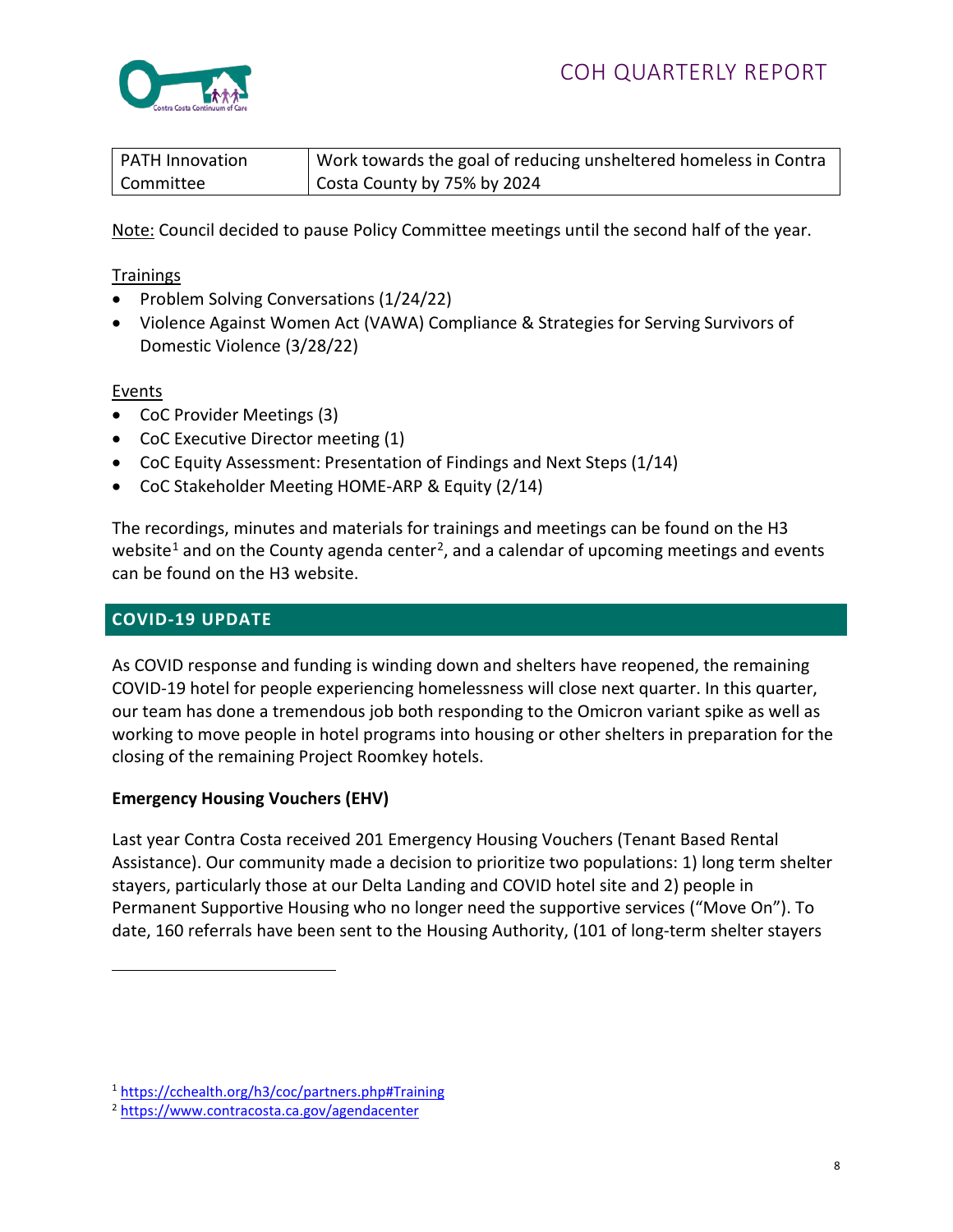

and 59 permanent supportive housing "Move On"), Of those, 90 have received their voucher and are searching for housing and 33 have been housed.

As COVID moves out of the pandemic phase, we will only include updates this section if there are new developments that have a systemic impact.

### **RECOMMENDATIONS**

We recognize that accomplishing the Regional Action Plan goal of reducing unsheltered homelessness by 75% by 2024 will be achieved through partnerships between H3 and other partners including CCHS Behavioral Health, Contra Costa Department of Conservation and Development, Employment and Human Services Department, cities and other community partners. As such, our recommendation for this quarter is that the Board of Supervisors:

• Encourage interdepartmental collaboration and community partnerships to facilitate accomplishment of Regional Action Plan goal of reducing unsheltered homelessness by 75% by 2024.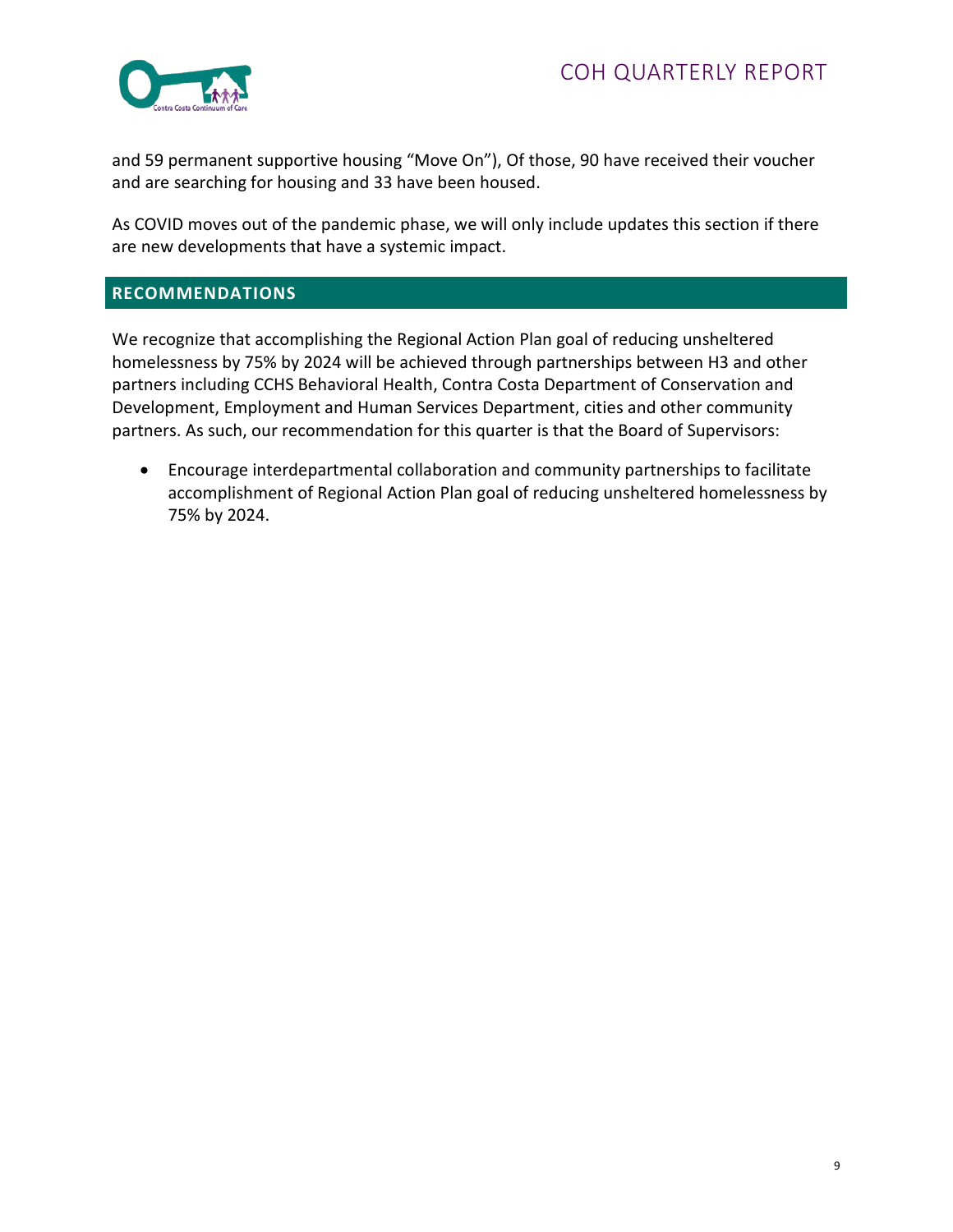

# **APPENDIX A**

# **Commonly Used Acronyms and Terms**

| <b>Acronym</b>     | <b>Definition</b>                                                                                       |
|--------------------|---------------------------------------------------------------------------------------------------------|
| <b>APR</b>         | Annual Performance Report (for HUD homeless programs)                                                   |
| <b>BOS</b>         | Board of Supervisors (Contra Costa County)                                                              |
| <b>BCSH</b>        | California Business Consumer, Services and Housing Agency                                               |
| CARE               | <b>Coordinated Assessment and Resource</b>                                                              |
| <b>CCACS/CCYCS</b> | Contra Costa Adult Continuum of Service/ Contra Costa Youth Continuum of Services (H3<br>programs)      |
| CDBG,              | Community Development Block Grant (federal and state programs) and the federal                          |
| CDBG-CV            | Community Development Block Grant CARES Act coronavirus allocation.                                     |
| <b>CESH</b>        | California Emergency Solutions and Housing program (state funding)                                      |
| <b>COH</b>         | <b>Council on Homelessness</b>                                                                          |
| Continuum of       | Continuum of Care approach to assistance to the homeless. Federal grant program                         |
| Care (CoC)         | promoting and funding permanent solutions to homelessness.                                              |
| Con Plan           | Consolidated Plan, a locally developed plan for housing assistance and urban development<br>under CDBG. |
| CES/CE             | <b>Coordinated Entry</b>                                                                                |
| <b>CNWS</b>        | <b>Concord Naval Weapons Station</b>                                                                    |
| <b>CORE</b>        | Coordinated Outreach Referral, Engagement program                                                       |
| COVID-19           | Coronavirus                                                                                             |
| <b>DCD</b>         | Contra Costa Department of Conservation and Development                                                 |
| <b>DOC</b>         | <b>Department Operations Center</b>                                                                     |
| <b>CDSS</b>        | <b>California Department of Social Services</b>                                                         |
| <b>EHSD</b>        | (Contra Costa County) Employment and Human Services Division                                            |
| <b>EOC</b>         | <b>Emergency Operations Center</b>                                                                      |
| ESG and ESG-CV     | Emergency Solutions Grant (federal and state program) and the federal Emergency                         |
|                    | Solutions Grant CARES Act coronavirus allocation.                                                       |
| <b>FMR</b>         | Fair Market Rent (maximum rent for Section 8 rental assistance/CoC grants)                              |
| <b>HCD</b>         | Housing and Community Development (State office)                                                        |
| <b>HCFC</b>        | Housing Coordinating and Financing Council (state governing board under BCSH)                           |
| <b>HEAP</b>        | Homeless Emergency Aid Program (state funding)                                                          |
| <b>HEARTH</b>      | Homeless Emergency and Rapid Transition to Housing (HEARTH) Act of 2009                                 |
| <b>HHAP</b>        | Homeless Housing and Assistance Program (state funding);                                                |
| <b>HMIS</b>        | Homeless Management Information System                                                                  |
| <b>HOME</b>        | Home Investment Partnerships (CPD program)                                                              |
| Homekey            | California funding to support development of interim and permanent housing                              |
| <b>HUD</b>         | U.S. Department of Housing and Urban Development (federal)                                              |
| <b>MHSA</b>        | Mental Health Services Act                                                                              |